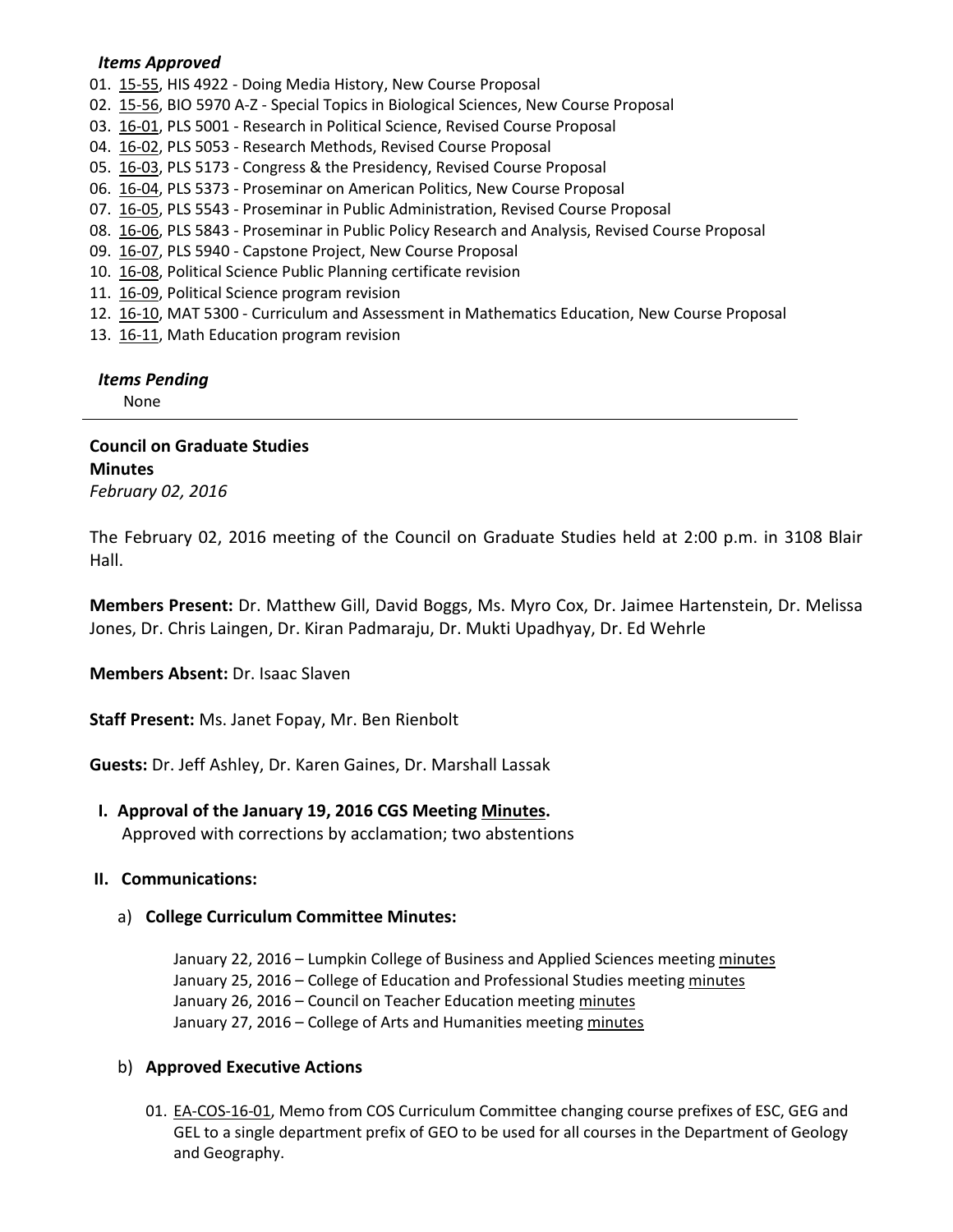- *CGS Minutes 02/02/16* <sup>2</sup> 02. [EA-CAH-16-02,](http://castle.eiu.edu/%7Eeiucgs/exec-actions/EA-CAH-16-02.pdf) Memo from Interim Associate Dean Mitchell changing the number of allowable credit hours for THA 5990. The course is currently listed as variable 3-6 credit. The Department would like to change this to be variable 1-6 credit offering.
- 03. [EA-CAH-16-03,](http://castle.eiu.edu/%7Eeiucgs/exec-actions/EA-CAH-16-03.pdf) Memo from Interim Associate Dean Mitchell changing course lecture/lab hours for:
	- ART 5563 Printmaking Techniques,

ART 5574 — Impressions in Clay,

ART 5613 — Investigating the Figure and

ART 5804 — Fiber Structure

- 04. [EA-COS-16-04,](http://castle.eiu.edu/%7Eeiucgs/exec-actions/EA-COS-16-04.pdf) Memo from Interim Dean Klarup and COS Curriculum Committee changing the prefix for the following courses from MAT to CSM:
	- 4873 Introduction to Cryptography
	- 4880 Design/Analysis of Algorithms
	- 4885 Theory of Computation
	- 4970 Principles of Operating Systems

#### **III. Items Added to the Agenda (Today):**

- 01. [16-12,](http://castle.eiu.edu/%7Eeiucgs/currentagendaitems/agenda16-12.pdf) CYB 5550 Cybersecurity Professional Seminar, New Course Proposal
- 02. [16-13,](http://castle.eiu.edu/%7Eeiucgs/currentagendaitems/agenda16-13.pdf) CYB 5900 Cybersecurity Capstone, New Course Proposal
- 03. [16-14,](http://castle.eiu.edu/%7Eeiucgs/currentagendaitems/agenda16-14.pdf) Cybersecurity Program Proposal

#### **IV. Items Acted Upon:**

01. [15-55,](http://castle.eiu.edu/%7Eeiucgs/currentagendaitems/agenda15-55.pdf) HIS 4922 - Doing Media History, New Course Proposal; Ed Wehrle presented the course. Council approved unanimously; Effective date – Fall 2016

(3-0-3) HIS 4922 - Doing Media History

This course serves as an introduction to media history and media archaeology, focusing on interdisciplinary approaches to the study of both "new" and "old" media. By working with archival sources both on campus and online, students learn and practice historical and critical approaches to media. WI

Prerequisite(s):

None

02. [15-56,](http://castle.eiu.edu/%7Eeiucgs/currentagendaitems/agenda15-56.pdf) BIO 5970 A-Z - Special Topics in Biological Sciences, New Course Proposal; Karen Gaines

---------------------------------------------------------------------------------------------------------------------------------------------

presented the course. Council approved unanimously; Effective date – Fall 2016

(1-4-0-1-4) BIO 5970 A-Z - Special Topics in Biological Sciences Specific areas within the cohort disciplines will be given intensive study through lectures, lab, readings, reports, papers, and discussion.

Prerequisite(s):

Student must be eligible to take graduate courses and permission from instructor.

03. [16-01,](http://castle.eiu.edu/%7Eeiucgs/currentagendaitems/agenda16-01.pdf) PLS 5001 - Research in Political Science, Revised Course Proposal; Jeff Ashley presented the course. Council approved unanimously with corrections; Effective date – Fall 2016

---------------------------------------------------------------------------------------------------------------------------------------------

(1-0-1) PLS 5001 - Research in Political Science

Introduces political science graduate students to the role of graduate research and research training in political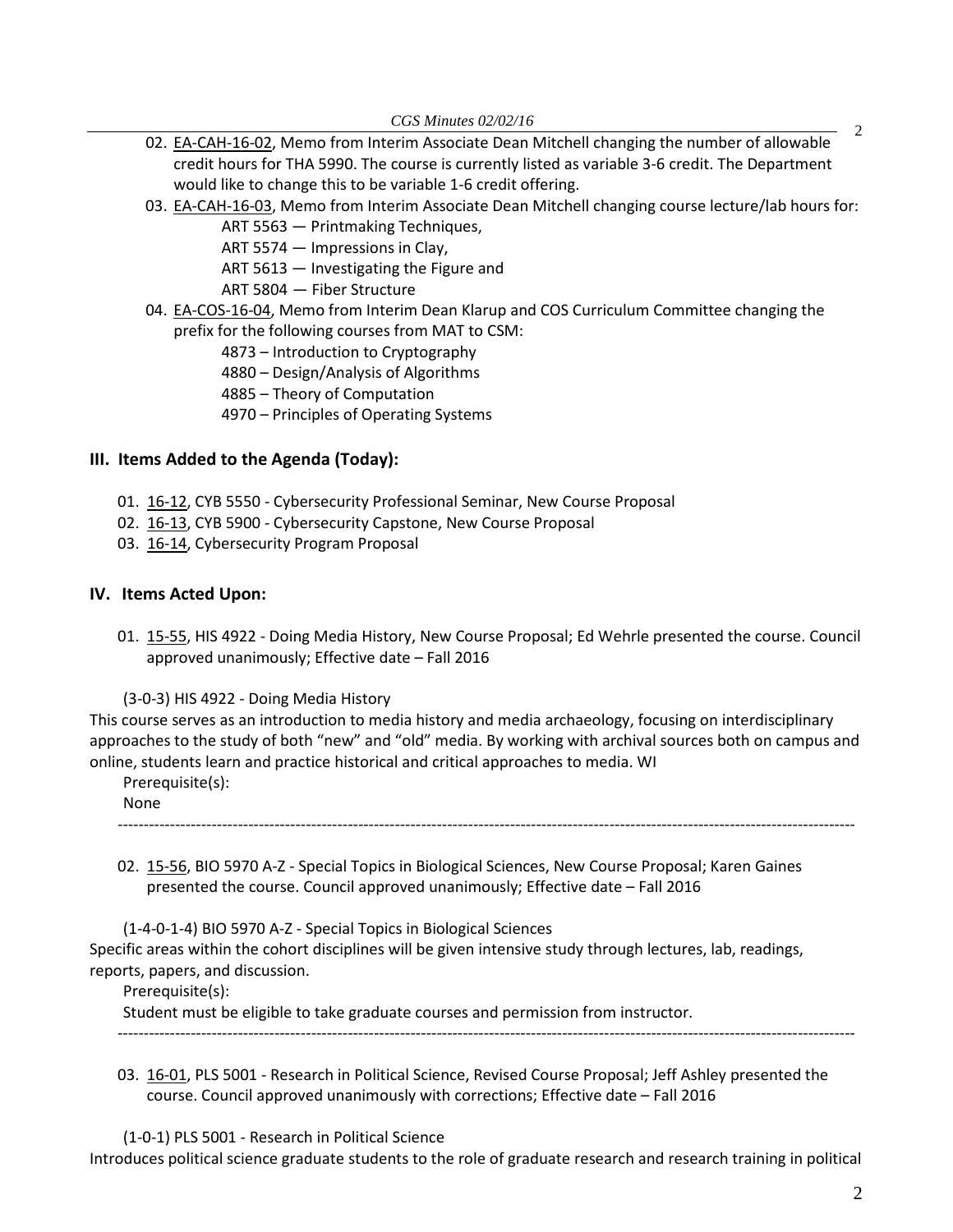*CGS Minutes 02/02/16* 3 science. Topics include the literature review, research ethics, case studies, interview research methods, policy relevant research, and the value of research to the discipline.

Prerequisite(s):

None ---------------------------------------------------------------------------------------------------------------------------------------------

04. [16-02,](http://castle.eiu.edu/%7Eeiucgs/currentagendaitems/agenda16-02.pdf) PLS 5053 - Research Methods, Revised Course Proposal; Jeff Ashley presented the course. Council approved unanimously with corrections; Effective date – Fall 2016

(3-0-3) PLS 5053 - Research Methods

The study and application of methods used in Political Science for research, including research design, survey design and analysis, and statistical analysis.

Prerequisite(s): None

--------------------------------------------------------------------------------------------------------------------------------------------- 05. [16-03,](http://castle.eiu.edu/%7Eeiucgs/currentagendaitems/agenda16-03.pdf) PLS 5173 - Congress & the Presidency, Revised Course Proposal; Jeff Ashley presented the course. Council approved unanimously with corrections; Effective date – Fall 2016

(3-0-3) PLS 5173 - Congress & the Presidency

An analysis of the U.S. Congress and Presidency, focusing on the approaches used to study these institutions, elections, representation, power, decision-making, and the dynamic relations between the two institutions. Prerequisite(s):

None

---------------------------------------------------------------------------------------------------------------------------------------------

06. [16-04,](http://castle.eiu.edu/%7Eeiucgs/currentagendaitems/agenda16-04.pdf) PLS 5373 - Proseminar on American Politics, New Course Proposal; Jeff Ashley presented the course. Council approved unanimously with corrections; Effective date – Spring 2017

(3-0-3) PLS 5373 - Proseminar on American Politics

An overview of the major scholarly literature in American politics, and an understanding of how this foundation influences contemporary research.

Prerequisite(s):

None

--------------------------------------------------------------------------------------------------------------------------------------------- 07. [16-05,](http://castle.eiu.edu/%7Eeiucgs/currentagendaitems/agenda16-05.pdf) PLS 5543 - Proseminar in Public Administration, Revised Course Proposal; Jeff Ashley presented the course. Council approved unanimously with corrections; Effective date – Fall 2016

(3-0-3) PLS 5543 - Proseminar in Public Administration

Contemporary administrative policies and processes are explored through reading, discussion and research. Prerequisite(s):

None

---------------------------------------------------------------------------------------------------------------------------------------------

08. [16-06,](http://castle.eiu.edu/%7Eeiucgs/currentagendaitems/agenda16-06.pdf) PLS 5843 - Proseminar in Public Policy Research and Analysis, Revised Course Proposal; Jeff Ashley presented the course. Council approved unanimously with corrections; Effective date – Fall 2016

(3-0-3) PLS 5843 - Proseminar in Public Policy Research and Analysis The study of public policy through its key stages, from agenda setting and the politics of policymaking on through policy adoption, implementation and evaluation of impacts, including major methods and tools in carrying out policy research, program evaluation and policy analysis.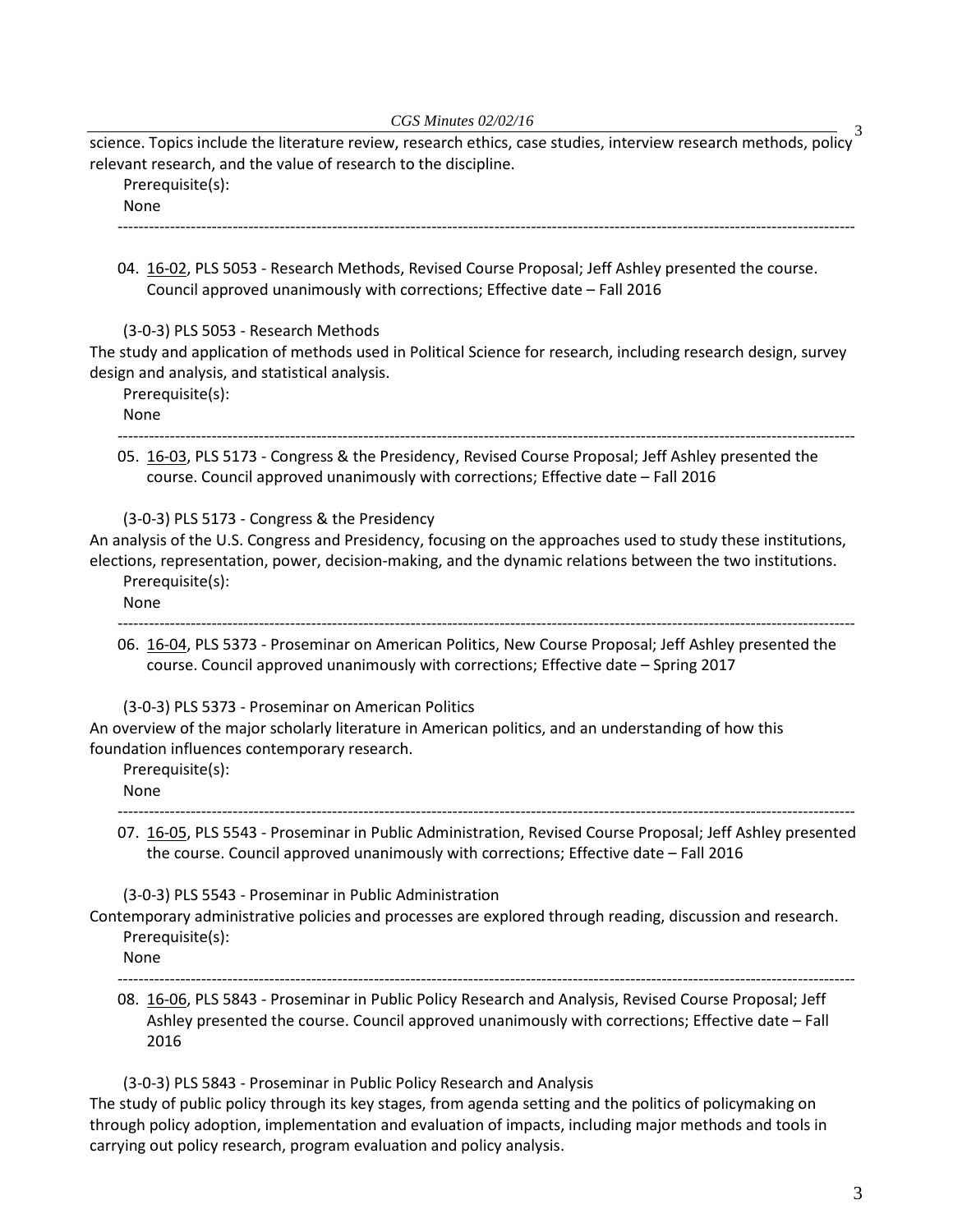| Prerequisite(s):<br>None                                                                                                                                                                                                                                                                                                                                                                          |
|---------------------------------------------------------------------------------------------------------------------------------------------------------------------------------------------------------------------------------------------------------------------------------------------------------------------------------------------------------------------------------------------------|
| 09. 16-07, PLS 5940 - Capstone Project, New Course Proposal; Jeff Ashley presented the course. Council<br>approved unanimously with corrections; Effective date - Fall 2016                                                                                                                                                                                                                       |
| (3-0-3) PLS 5940 - Capstone Project<br>Students complete a capstone project with an applied Political Science focus, demonstrating a comprehensive<br>understanding of Political Science theory, research, and methods.<br>Prerequisite(s):<br>None                                                                                                                                               |
| 10. 16-08, Political Science Public Planning certificate revision; Jeff Ashley presented the revision. Council<br>approved unanimously; Effective date - Fall 2016                                                                                                                                                                                                                                |
| 11. 16-09, Political Science program revision; Jeff Ashley presented the revision. Council approved<br>unanimously; Effective date - Fall 2016                                                                                                                                                                                                                                                    |
| 12. 16-10, MAT 5300 - Curriculum and Assessment in Mathematics Education, New Course Proposal;<br>Marshall Lassak presented the course. Council approved unanimously; Effective date - Summer 2016                                                                                                                                                                                                |
| (3-0-3) MAT 5300 - Curriculum and Assessment in Mathematics Education<br>Examination of a broad range of issues related to assessment and curriculum in mathematics education at all<br>levels; alignment of assessment, standards, and curriculum; implications for planning, implementing, and<br>evaluating mathematics instruction.<br>Prerequisite(s):<br>Experience teaching in grades K-12 |
| 13. 16-11, Math Education program revision; Marshall Lassak presented the revision. Council approved<br>unanimously; Effective date - Summer 2016                                                                                                                                                                                                                                                 |

### **02 Committee Reports:**

**Library Advisory**- Ed Wehrle; no report **ATAC**- David Boggs; no report **GSAC**- Bill Elliott; not present **CASL-** Kiran Padmaraju; no report **EMAC-** Mukti Upadhyay; no report

#### **03 Other Items:**

None

## **04 Dean's Report:**

Updates on the following: